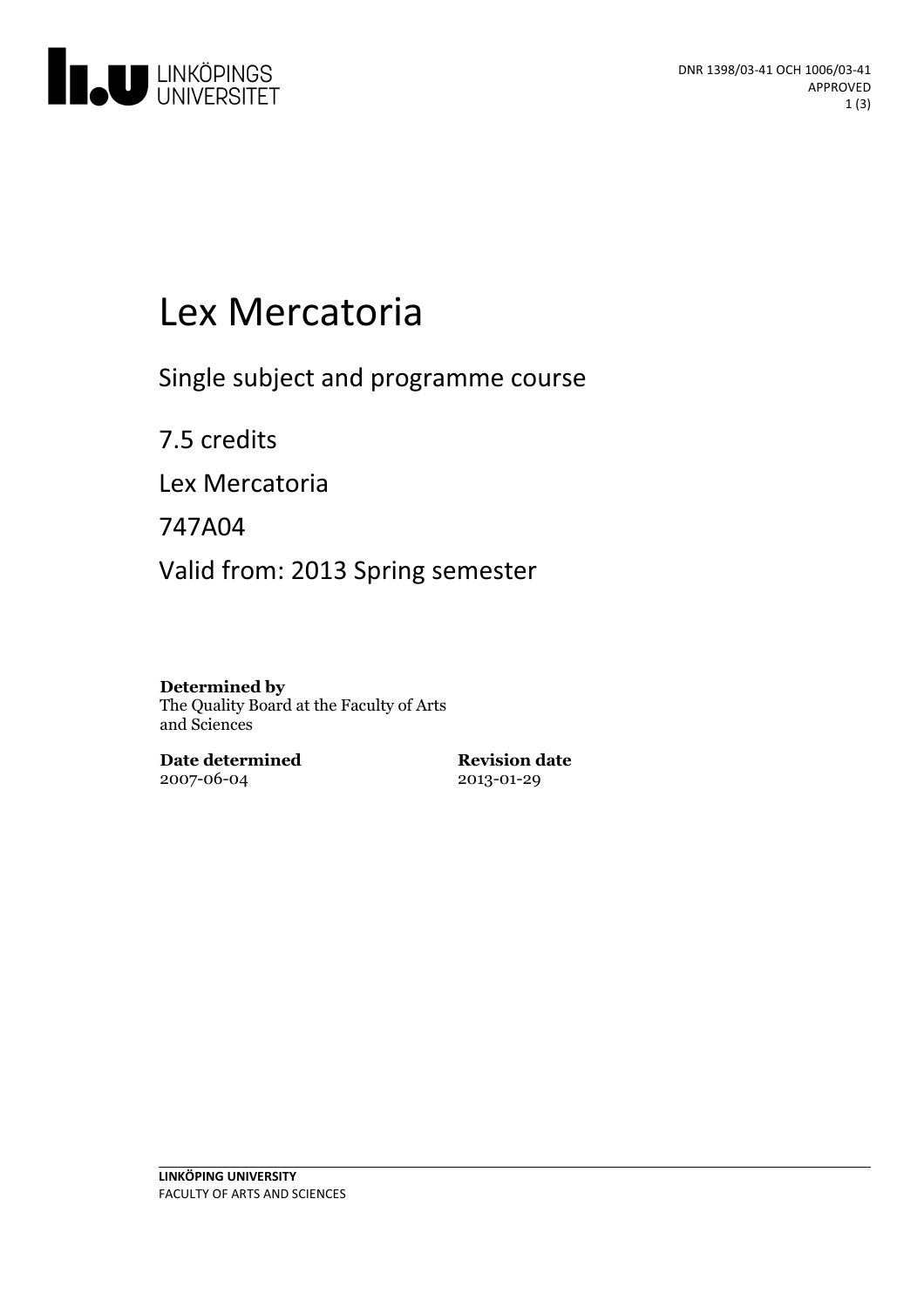## Main field of study

Commercial Law

Course level

Second cycle

## Advancement level

A1X

## Course offered for

- Master´s Programme in Commercial and Business Law with focus on Europé
- Master Programme in Commercial and Business Law
- Master's Programme in Commercial and Business Law with focus on Europe

## Entry requirements

For admission to the course, the general entry requirements apply. Apart from the general entry requirements, the student is required to have completed courses in commercial and business law comprising at least 60 HE credits, which should include the courses Theories and Methods of Law, Public and EU/EC Law, and Contract, Tort and Insurance Law (or the equivalent).

## Intended learning outcomes

On completion of the course, the student should be able to - demonstrate knowledge of the background to the phenomenon Lex Mercatoria and critically review some of the fundamental features of its modern equivalents, - account for and apply European contract law and contract law issues.

#### Course content

The course begins with an introduction of the historical background of Lex Mercatoria. Principles of European Contract Law has been suggested as generally applicable in the European Union. The course therefore includes study and analysis of both the conditions for said harmonisation of laws, and therein included principles of the law of obligations.